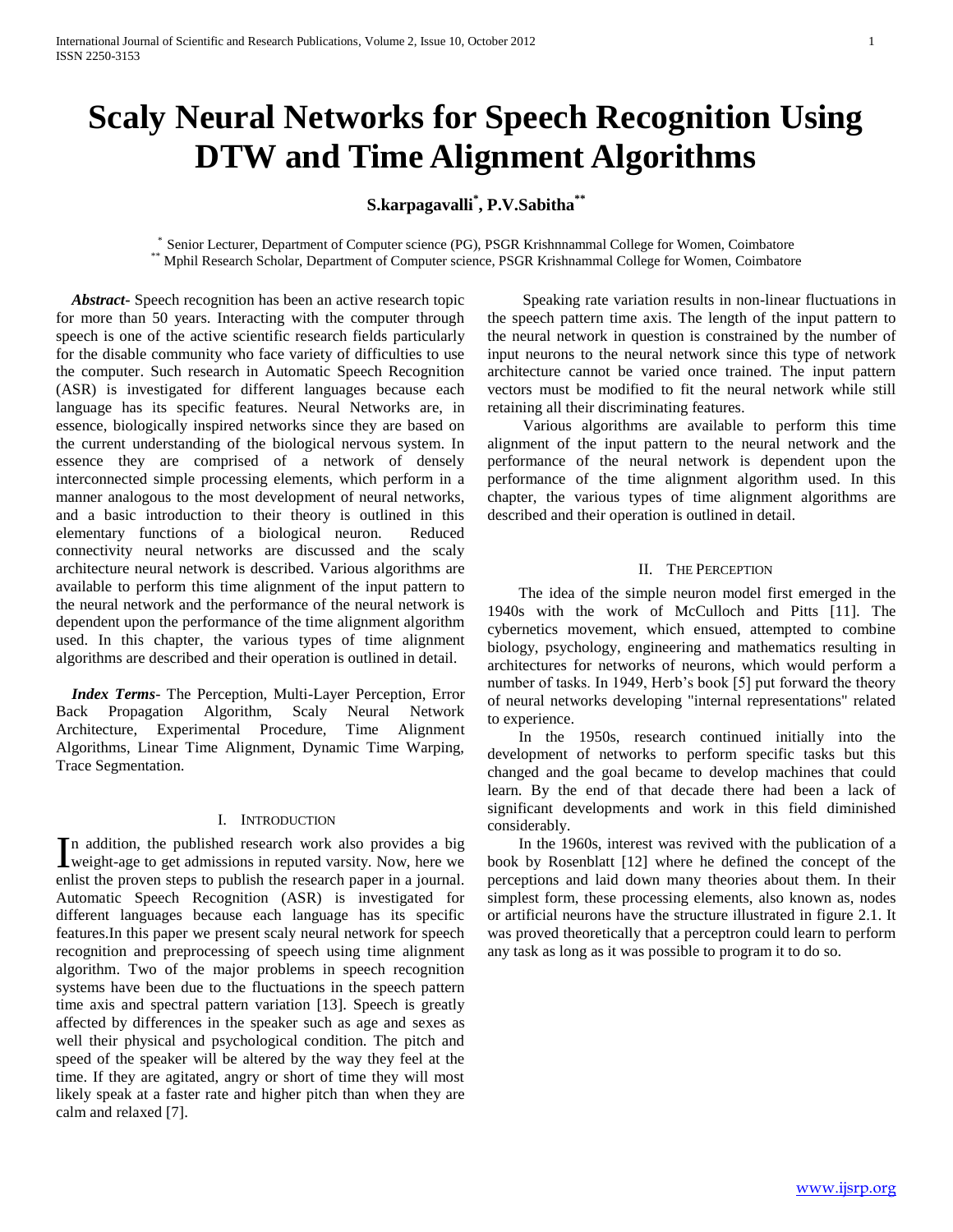

Figure 2.1 : The General Structure Of A Perceptron

 A set of inputs (X1 to Xn) is applied to each node representing the inputs from the outside world or, alternatively, they may be outputs from other nodes. Each input is multiplied by a weight (W1 to Wn) associated with the node input to which it is connected and the weighted inputs are then summed, A threshold value (C) local for each node is added to the weighted summation and the resulting sum is then passed through a hard limiting activation function (F). The output of a node is therefore

 The perception effectively splits the input patterns into two distinct regions with one region being represented by a 1 on the output and the other a 0. Rosenblatt's training algorithm for the perceptron would converge if the input patterns to the perceptron were linearly separable. The perceptron would therefore approximate the decision boundary between the two classes of outputs.

 Perceptions were successfully trained to perform certain tasks but there were failures that could not be overcome. Minsk and Paper pointed out the serious shortcomings of perceptions [15] and interest in the study of neural networks again declined.

 The Exclusive-Or (Ex-Or) function is a major illustration of the limitation of perceptions. For the ex-or function an output of 1 is generated if the inputs are  $\{0,1\}$  or  $\{1,0\}$  and an output of 0 is generated if the inputs are  $\{0,0\}$  or  $\{1,1\}$ . This is not a linearly separable function so the perceptron cannot learn it. A more complicated decision surface is required here and it was found that a curved decision surface is required to separate the two classes of inputs.

## **2.2 The Multi-Layer Perceptron.**

 Minsk and Paper had proposed a solution to the problem posed by functions such as the ex-or. They suggested that an extra layer of nodes with non-linear activation functions could be introduced. The output would now be a non-linear combination of the inputs so more complicated decision surfaces could be represented. The problem that remained was that no training algorithm was available to train such a network of perceptions at time

 During the 1970s more research turned towards the representation of knowledge and away from learning and many new ideas were developed. Then, in the 1980s, there was a resurgence of interest in neural networks and it was during this time that an effective algorithm, called back propagation, for the training of multi-layer perceptron (MLP) structures was developed [16].

## **2.3 The Recognition Process using MLP's**

 There are four basic steps to performing recognition. Each step will be explained briefly



 First, we digitize the speech that we want to recognize; for telephone speech the sampling rate is 8000 samples per second. Second, we compute features that represent the spectral-domain content of the speech (regions of strong energy at particular frequencies).

 These features are computed every 10 msec, with one 10 msec section called a *frame*. Third, a neural network (also called an ANN, multi-layer perceptron, or MLP) is used to classify a set of these features into phonetic-based categories at each frame. Fourth, a Viterbi search is used to match the neuralnetwork output scores to the target words (the words that are assumed to be in the input speech), in order to determine the word that was most likely uttered[21].

#### **2.3.1 The Error Back Propagation Algorithm**

 Error back propagation is a gradient descent algorithm where weights and biases are adjusted to minimize a cost function equal to the mean square error in the network.

 For a 3-layer neural network with *N* input nodes and *M* output nodes, the network's weights are initially set to small random values. An input/output vector pair  $p$  is presented to the network with input vector

 $x_{p0}$ ,  $x_{p1}$ , ...,  $x_{pN-1}$ and target output vector *t<sup>0</sup> , t1, ..., tM-1*

 From this input vector an output vector is produced by the network which can then be compared to the target output vector. If there is no difference between the produced and target output vectors no learning takes place. Otherwise the weights are changed to reduce the difference. The weights are adapted using a recursive algorithm which starts at the output nodes and works back to the hidden layer.

 First, we digitize the speech that we want to recognize; for telephone speech the sampling rate is 8000 samples per second. Second, we compute features that represent the spectral-domain content of the speech (regions of strong energy at particular frequencies).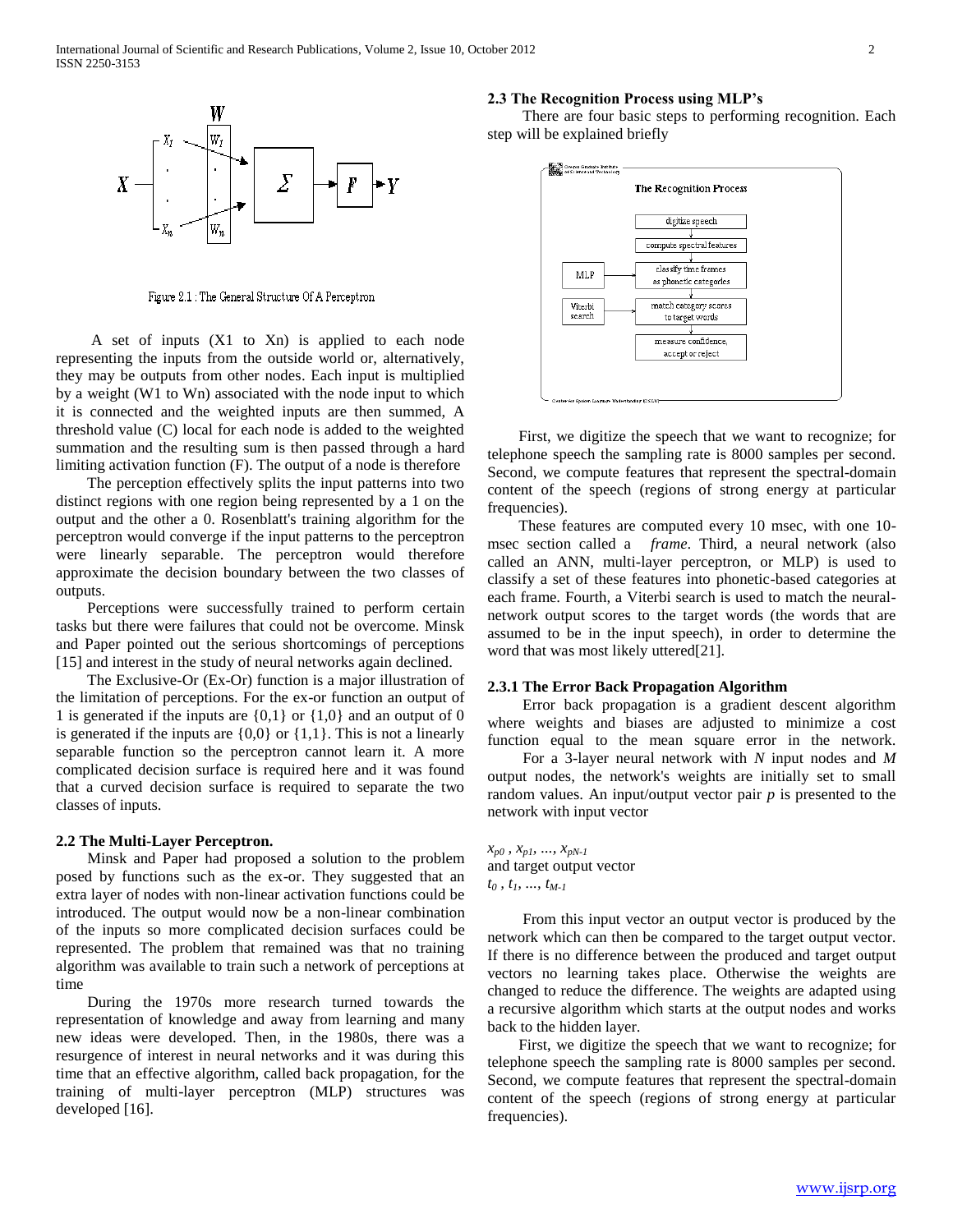International Journal of Scientific and Research Publications, Volume 2, Issue 10, October 2012 3 ISSN 2250-3153

 These features are computed every 10 msec, with one 10 msec section called a *frame*. Third, a neural network (also called an ANN, multi-layer perceptron, or MLP) is used to classify a set of these features into phonetic-based categories at each frame. Fourth, a Viterbi search is used to match the neuralnetwork output scores to the target words (the words that are assumed to be in the input speech), in order to determine the word that was most likely uttered[21].

 The error in the network when training pair *p* is presented is defined as;

$$
E_p = 1/2 \mathcal{Z}(t_{pj} - o_{pj})^2 \tag{2.1}
$$

Where:

 *tpj* is the target value for the *jth* element of the output pattern from the training pair *p*.  $o_{pi}$  is the actual value produced by the network for the  $j_{th}$ element of the output pattern when the input pattern from the training pair *p* is presented to its input.

The overall error is therefore

$$
\underline{E} = \frac{\sum E}{p} \underline{E}
$$
 (2.2)

 $(23)$ 

The input to node *j* is

$$
net_{pj} = \frac{1}{i}w_{ji}o_{pi}
$$

Where:

 wji *(t)*is the weight from the *itch* node of the previous layer to the *jth*node at time *t*han the input/output pair *p* is presented to the network. *Opiis* the output of the *itch* node of the previous layer.

 A non-linear activation function is employed in each node such that the output of node *j*

 To implement a gradient descent the negative derivative of  $E_p$ with respect to  $w_{ij}$  must be proportional to the change in the weight  $w_{ii}$ ,  $\mathcal{A}_{m\text{vii}}$ . Therefore,

$$
\mathcal{A}_p w_{ji} \ \alpha - \frac{\partial \mathbb{E}_p}{\partial w_{ji}} \tag{2.5}
$$

Applying the chain rule to (2.5) gives

$$
\frac{\partial E_p}{\partial w_{ji}} = \frac{\partial E_p}{\partial net_{pj}} \frac{\partial net_{pj}}{\partial w_{ji}}
$$
\n(2.6)

From (2.3) it can be seen that

$$
\frac{\partial net_{pj}}{\partial w_{ji}} = \frac{\delta}{\partial w_{ji}} \sum_{i} w_{ji} o_{pi} = o_{pi} \tag{2.7}
$$

Applying the chain rule to (2.6) gives

$$
\frac{\delta E_p}{\delta net_{pj}} = \frac{\delta E_p}{\delta o_{pj}} \frac{\delta o_{pj}}{\delta net_{pj}} \tag{2.8}
$$

From (2.1) it can be seen that

$$
\frac{\delta E_p}{\delta o_{pj}} = \frac{\delta}{\delta o_{pj}} \; 1/2 \; \mathcal{Z}(t_{pj} \cdot o_{pj})^2 = -(t_{pj} \cdot o_{pj}) = \delta_{pj} \eqno{(2.9)}
$$

From (2.4) it can be seen that

$$
\frac{\delta o_{pj}}{\delta net_{pj}} = f'_j \left( net_{pj} \right)
$$
\n(2.10)

Substituting (2.7), (2.9) and (2.10) into (2.6) gives

$$
-\frac{\partial \mathbb{E}_p}{\partial w_{ji}} = -(-\delta_{pj})f'_j \left( n \epsilon t_{pj} \right) \mathcal{Z}_{pi} = \delta_{pj} f'_j \left( n \epsilon t_{pj} \right) o_{pi} \tag{2.11}
$$

As mentioned earlier, the negative derivative of  $E_p$  with respect to  $w_{ij}$  must be proportional to the change in the weight  $w_{ij}$ ,  $D_p$  to implement a gradient descent.

Therefore,

$$
\mathcal{A}_{p}w_{ji} \; \alpha \; \delta_{pj} \; f'_j \; (\text{net}_{pj}) \; o_{pi} \tag{2.12}
$$

Let,

$$
\Delta_p w_{ji} = \eta \Delta_{jj} f'_j \left( n \epsilon t_{pj} \right) O_{pi} \tag{2.13}
$$

Where:

 $\%$  is a small constant known as the learning rate.

Then,

$$
w_{ji}(t+1) = w_{ji}(t) + r\hat{\rho}_{jj}t'_{j} \text{ (not }_{ij})\sigma_{ji} \tag{2.14}
$$

 $\blacksquare$ 

 $w_{ji} (t+1) = w_{ji} (t) + h d_{pi} f^{j} (net_{pi}) o_{pi}$ 

Where:

 $w_{ji}$   $(t+1)$  is the weight from the *ith* node to the *jth* after adjustment.

 Equation (2.14) is known as the standard delta rule and defines how weights are changed after the presentation of a training pair. The activation function must be non-linear since, otherwise, the neural network would perform a linear transformation at each layer and could therefore be reduced to its equivalent single layer network. The effectiveness of the extra layer of perceptions is then lost. The activation must also be differentiable as required by equation (2.11). The sigmoid function is the one most often used since it meets all the requirements

#### **2.3.2 The Scaly Neural Network Architecture**

 A problem with fully connected neural networks is their size. When it comes to the practical implementation of neural networks size becomes an important factor. In hardware implementation this becomes a problem of scaling and the number of components required. In the case of computer simulation the problem comes with the large computational cost. The larger and more complex the network the longer it takes to train and once trained it takes longer for the network to perform its recognition task. For this work the concern is with the computational cost.

 In general, it is not known what size of network works best for a given task and this problem is unlikely to be resolved since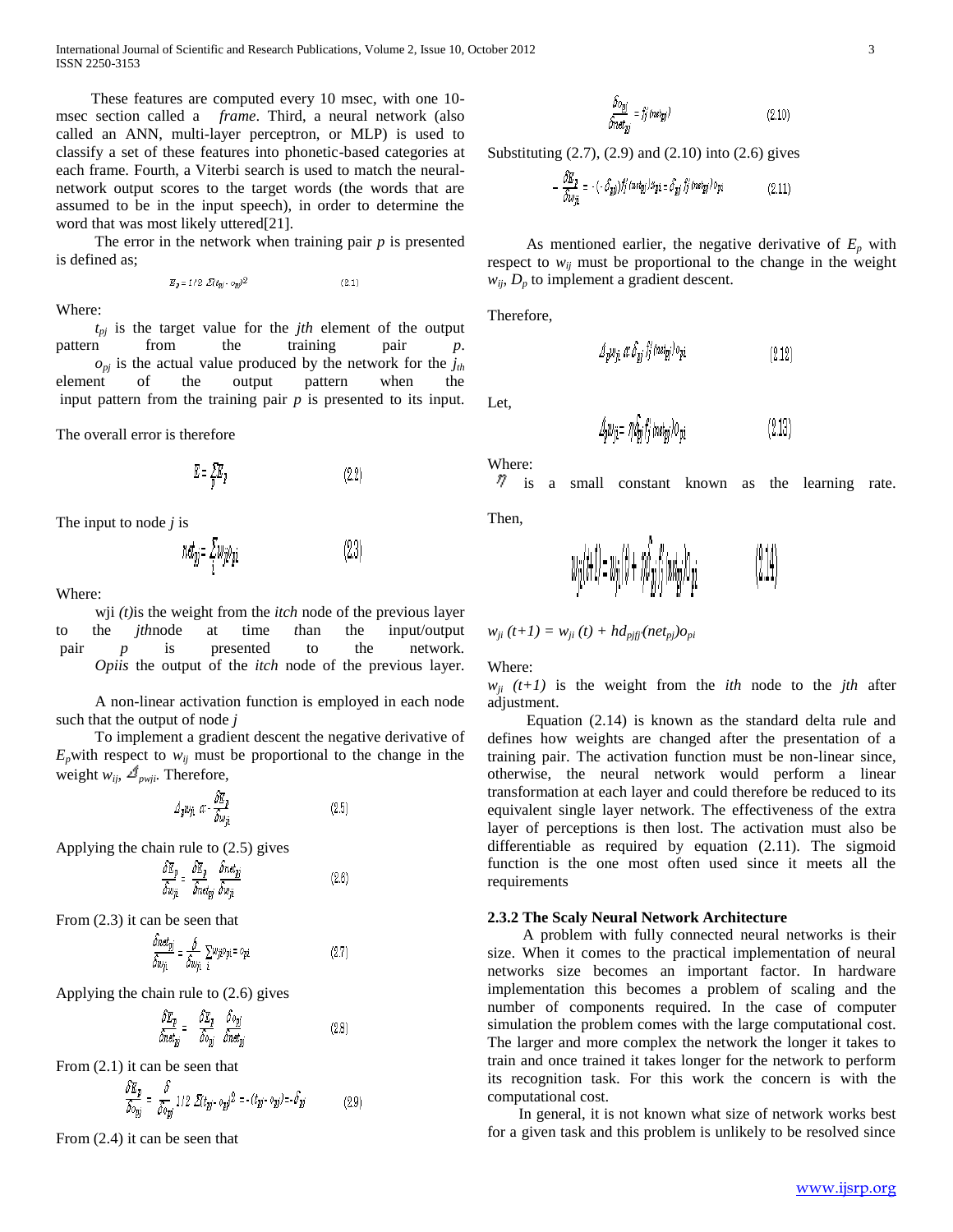each task demands different capabilities from the network [6]. As with the decision about the number of hidden units, the size of network tends to be decided on a trial and error basis and the designers own experience. One such approach is to start with a fully connected network and then gradually Prune it. This involves removing those weights, which are close to zero and contribute little to the solution [4]. Another approach is to base the network architecture on prior knowledge of the structure of the input data. The network topology can then be arranged to reflect the data structure. Examples of this approach are Demichelis et al [1], Hampshire and Waibel. All of these structures are similar in that the input nodes are grouped into zones, which are connected to one node or a group of nodes in the hidden layer. Krause and Hackbut used' scaly type architecture to reduce the number of connections in a network. They showed that performance of a neural network does not necessarily improve as the number of connections between the nodes is increased. This architecture uses overlapped zones and was shown to support high recognition rates for isolated word recognition. Figure 2.3 shows an example of a neural network where scaly architecture has been applied between the input layer and the hidden layer. This is the approach adopted for the work here since the localized structure of the input zones is somewhat analogous to the cochlear processingwhich occurs, in the human ear [4]. A preliminary investigation into the ability of a scaly architecture neural network was carried out by A.D. Smith at the University of Newcastle Upon Tyne [14]. Smith's work suggested that further investigation of this network was required to better determine the effect of changing the parameters of the network. The work in this thesis is the continuation of that preliminary work.



Figure 2.3 : Scaly Neural Network Architecture

 The input data is processed and presented to the network such that successive feature vectors or frames are presented to the network inputs, each coefficient of the feature vectors being presented to one of the input nodes. The hidden nodes are also grouped into frames of the same size as those in the input layer. The input frames are further grouped into input zones with each frame of hidden nodes being assigned to a zone of input nodes. Each hidden node is connected to its equivalent node in the input frames of the zone associated with that hidden frame. The input

zones overlap such that some of the input frames connected to one hidden frame will also be connected to the adjacent frames.

 In the example network shown in figure 2.3, the network is capable of taking input patterns of 35 feature vectors containing 8 coefficients. To accommodate this, architecture with 280 input nodes is required. The scaly neural network therefore consists of an input layer with 35 frames each of 8 nodes. The number of frames in a zone is taken as 10 frames with an overlap of 5 frames so the number of frames required in the hidden layer is 6. The hidden layer therefore consists of 6 frames each of 8 nodes equaling 48 nodes in total. The number of output classes is 26, so 26 nodes are required in the output layer.

 A disadvantage of the reduced connectivity is that some of the robustness of the neural network is lost but large savings in computational cost are gained. The output of each node is calculated using equation 2.1 and the number of operations required is shown in table 2.1. In this case, the computational cost is reduced by nearly two-thirds by employing the scaly architecture.

## III. PREPROCESSING OF SPEECH DATA USING TIME ALIGNMENT ALGORITHM

 As mentioned in section 2.3, two of the major problems in speech recognition systems have been due to the fluctuations in the speech pattern time axis and spectral pattern variation [13]. Speech is greatly affected by differences in the speaker such as age and sexes as well their physical and psychological condition. The pitch and speed of the speaker will be altered by the way they feel at the time. If they are agitated, angry or short of time they will most likely speak at a faster rate and higher pitch than when they are calm and relaxed [7].

 Speaking rate variation results in non-linear fluctuations in the speech pattern time axis. The length of the input pattern to the neural network in question is constrained by the number of input neurons to the neural network since this type of network architecture cannot be varied once trained. The input pattern vectors must be modified to fit the neural network while still retaining all their discriminating features.

 Various algorithms are available to perform this time alignment of the input pattern to the neural network and the performance of the neural network is dependent upon the performance of the time alignment algorithm used. In this chapter, the various types of time alignment algorithms are described and their operation is outlined in detail.

## **3.2 Time Alignment Algorithms**

 The simplest time alignment algorithms are linear. However, they take no account of the importance of the feature vectors within the pattern vector when deleting or duplicating them to shorten or lengthen the pattern vector if required. Important features, therefore, may be lost in the process.

 On the other hand, non-linear time alignment algorithms are more complicated and involve higher computational expenditure. Their advantage lies in the fact that they recognize important features and attempt to retain these features in the time aligned pattern vector. Two non-linear time alignment algorithms are dynamic time warping (DTW) and trace segmentation (TS)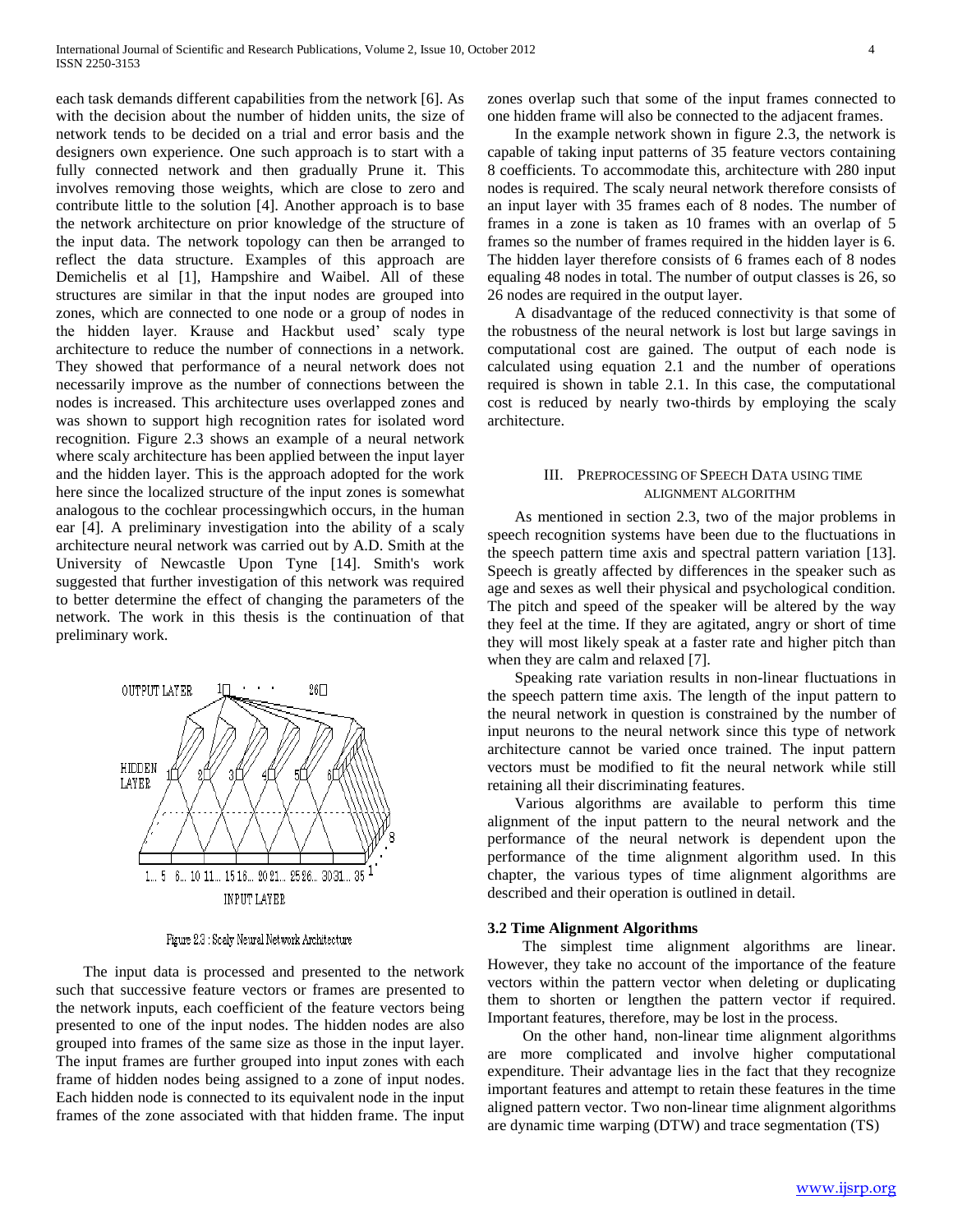International Journal of Scientific and Research Publications, Volume 2, Issue 10, October 2012 5 ISSN 2250-3153

## **3.2.1 Linear Time Alignment**

 Linear time alignment algorithms are the simplest algorithms to implement and they can be used for both expansion and compression of the speech pattern vector. There are various ways of implementing linear algorithms but all use the basic method of deleting feature vectors to shorten the speech pattern and duplicating feature vectors to length the speech pattern. An example is to duplicate or delete vectors at regular intervals along the pattern vector until the speech pattern is the correct size. An example of a linear algorithm used in conjunction with a neural network is that of Woodland [17]. Woodland achieved recognition rates of 91% for multiple speaker recognition and 88.3% for speaker independent recognition. And while we implement in javasapi4/5 we can get around 94%.

## **3.2.2 Dynamic Time Warping**

 The DTW algorithm removes timing differences between speech patterns by warping the time axis of one speech pattern until it maximally coincides with the other. All pattern vectors are warped against a reference pattern vector of the same category, which has the same number of feature vectors, as there are frames in the input layer of the neural network.

 After the relevant feature extraction has taken place, speech patterns can be represented as a sequence of feature vectors,

 $A = a_1, a_2, \ldots, a_i, \ldots, a_K B = b_1, b_2, \ldots, b_j, \ldots, b_M$ 

 Let *A* be the reference speech pattern and *B* be the pattern vector to be aligned against *A*. Figure 3.1 shows *A* and *B* developed against the *i* and *j* axes.



Figure 3.1 : Warping Function And Adjustment Window

 Consider a warping function *F* between the input pattern time *j* and the reference pattern time *i*, where *j = j(i)*

 A measure of the difference between the two-feature vectors  $a_i$  and  $b_j$  is the distance  $d(i, j) = ||a_i - b_j||$ 

 When the warping function is applied to B this distance becomes

$$
d(i, j(i)) = || a_i - b'_j ||
$$

Where:

b'j is the jth element of *B* after the warping function has been applied.

 The weighted summation of these distances on the warping function is

$$
E(F) = \sum_{i=1}^{K} d(i, j(i)) * w(i)
$$

Where:

*w (i)* is a nonnegative weighting coefficient.

 *E* reaches a minimal value when the warping function is determined to optimally align the two pattern vectors.

 The minimum residual distance between *A* and *B* is the distance still remaining between them after minimizing the timing differences between them. The time-normalized difference is defined as follows:

| $D(A,B) =$ Min | К<br>$\sum d(i,j(\hat{v})) * w(\hat{v})$<br>$i = 1$ |  |
|----------------|-----------------------------------------------------|--|
|                | K                                                   |  |
|                | шÜ<br>īτ                                            |  |
|                |                                                     |  |

 Certain restrictions are applied to the warping function to ensure that it approximates the properties of actual time axis fluctuation. This means it should preserve all the significant linguistic features present in the speech pattern being warped. Such properties are monotonic and continuity [12]. These can be realized by imposing the following conditions on the warping function *E*.

Monotonic conditions  $J(i-1) \leq j(i)$ 

Continuity conditions *j (i) - j (i-1) <= 1* 

Boundary conditions are imposed as follows; *j(i) = 1*

 $j(K) = M$ 

An adjustment window is implemented such that  $| i - j(i) | \leq r$ 

Where  $r$  is a positive integer. The adjustment window condition is imposed since the time axis fluctuation does not yield excessive timing differences, therefore the algorithm must do likewise.

 The final constraint imposed is the slope constraint condition. The results of this condition is that if  $b_{j(i)}$  moves forward in one direction, *m* times consecutively, then it must step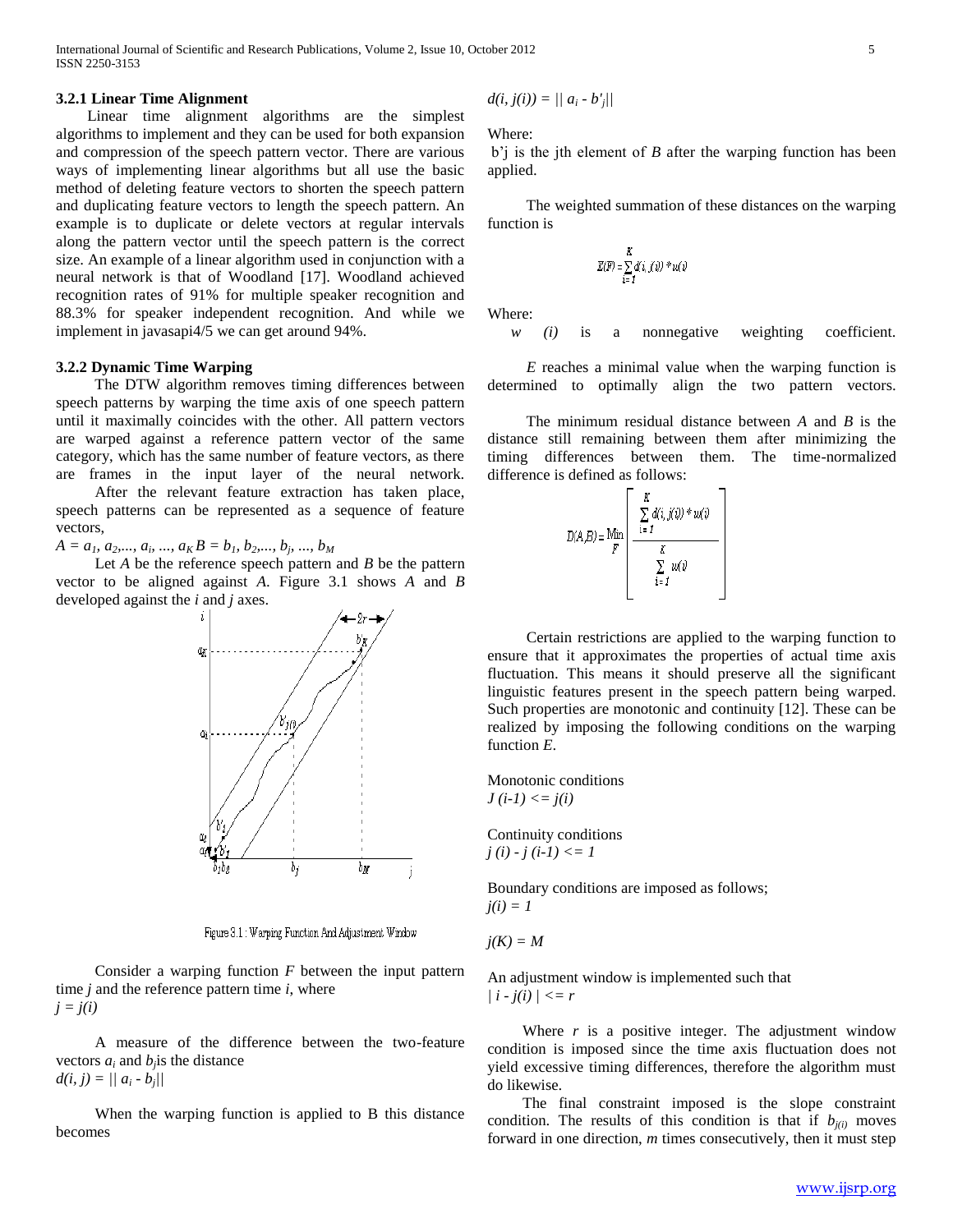*n* times in the diagonal direction before it can step any further in that direction. This ensures a realistic relation between *A* and *B* by ensuring that relatively short segments of one are not mapped to relatively long segments of the other. The intensity of slope constraint is measured as follows;

*P = n/m*

 Increasing P more rigidly restricts the warping function slope but if it is too severe then time normalization is not effective.

 The denominator of the time normalized distance equation can be defined as:

$$
N=\sum_{i=1}^K w(i)
$$

 Since *N* is independent of the warping function *F* it can be put out of the bracket in  $E(F)$  simplifying the equation as follows:

$$
D(A,B) = \frac{1}{N} \ \underset{F}{\text{Min}} \left[ \ \underset{i \, \in \, I}{\overset{K}{\sum}} \ d(i,j(i)) \ast u(i) \right]
$$

 Minimization can be achieved by applying dynamic programming principles. There are two typical weighting coefficient definitions, which allow this simplification, one for symmetric time warping, and one for asymmetric. In symmetric time warping the summation of distances is carried out along a temporarily defined time axis  $l = i + j$ . The previous discussion has described asymmetric time warping where the summation is carried out along the *i* axis warping *B* to be of the same size as *A*. In asymmetric time warping the weighting coefficient is defined by the following

 $W(i) = j(i) - j(i - 1)$ 

 When the warping function attempts to step in the direction of the *j* axis the weighting coefficient reduces to 0, since *J(i)=j(i-1)*

Therefore, *W (i) = 0*

 And when the warping function steps in the direction of the *i* axis or the diagonal, then,  $W(i) = 1$ 

Then 
$$
N=K
$$

 Applying Dynamic programming principles to the simplified time normalization equation gives the following algorithm for calculating the minimal value of the summation:

The dynamic programming equation is

$$
g_i(i, j(i)) = min[g_{i1}(i \cdot 1, j(i \cdot 1)) + d(i, j(i)) \cdot w(i)]
$$

The time-normalized distance is

$$
D(A,B) = \frac{1}{M} g_K(i(K), j(K))
$$

The initial condition is

$$
gl(1, 1) = d(1, 1) * w(1) = d(1, 1)
$$

The dynamic programming equation for  $P = 0$  is

$$
g(i,j(i)) = min \begin{cases} g(i\text{-}1,j\text{-}1) + d(i,j(i)) \\ g(i\text{-}1,j) + d(i,j(i)) \end{cases}
$$

 The permissible paths through which the warping functions may move under this slope constraint are shown in figure 3.2(a).



Figure 3.2 : Possible Warping Function Paths Under Different Slope Constraints

For  $P = I$  the dynamic programming equation will be

$$
g(i,j(i)) = min\left\{ \begin{array}{l} g(i\text{-}1,j\text{-}2) + (d(i,j\text{-}1) + d(i,j))/2 \\ g(i\text{-}1,j\text{-}1) + d(i,j) \end{array} \right.
$$

 The permissible paths through which the warping functions may move under this slope constraint are shown in figure  $3.2(b)$ .

For *P=2* the dynamic programming equation will be

$$
g(i, j(i)) = min \begin{cases} g(i, 1, j, 1) + d(i, j) \\ g(i, 1, j, 2) + (d(i, j, 1) + d(i, j))/2 \\ g(i, 1, j, 3) + (d(i, j, 2) + d(i, j, 1) + d(i, j))/3 \end{cases}
$$

 The permissible paths through which the warping functions may move under this slope constraint are shown in figure  $3.2(c)$ .

 The entailing result is that, for the initial condition, the first feature vector of *B* is taken as the first feature vector of the warped pattern vector  $b<sub>1</sub>$ <sup>'</sup>. Subsequent feature vectors for the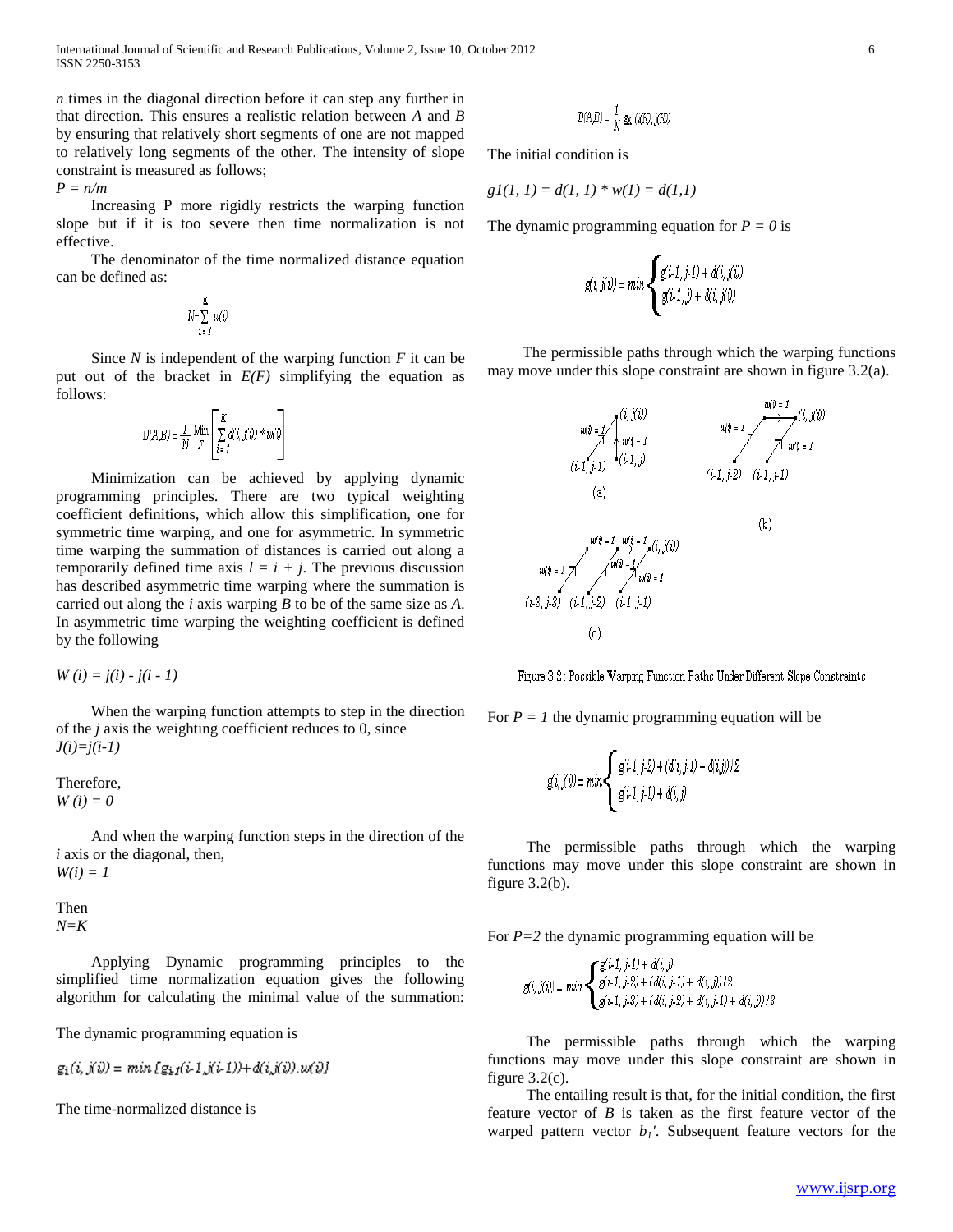warped pattern vector are chosen such that the *nth* feature vector is that feature vector from the input pattern vector *B* closest to the *nth* feature vector of the reference pattern vector.

 The asymmetric dynamic time warping algorithm only provides compression of speech patterns. This means that a linear algorithm must be used with any speech patterns that need to be expanded. This is acceptable since no feature vectors are being deleted when a linear algorithm is used in this form and there is no danger of losing important features of the speech pattern.

## **3.2.3 Trace Segmentation**

 Trace segmentation (TS) was introduced by Kuhn et al in 1981 and was used on its own and in conjunction with dynamic programming (DP) methods for isolated word recognition [9]. Two databases were used to train and test the speech recognition systems. The TS algorithm on its own performed worse than DTW on its own yielding error rates of around 10%. When the TS algorithm was used as a preprocessing step to DP it performed better than the DP alone. This method was also found to offer savings in computational expenditure of a factor of 10 or more over the DP algorithm used on its own. TS is based on the assumption that despite timing differences, for speech signals of the same category, fluctuations in the frequency spectrum with time will occur in the same sequence but over different lengths of time.

 Assuming speech patterns of the same form as *A* and *B* in the previous section e.g.

 $A = a_1, a_2, a_i, a_K$ 

 And also assuming that each feature vector contains *N* features

 $a_i = (a_{i1}, a_{i2}, ..., a_{ib}, ..., a_{iN})$ 

 Which can be represented as a point in *N*-dimensional space, the speech pattern can therefore be seen as a trace of points in *N*-dimensional space.

 Where there is no change in frequency there will be a high density of points and where the frequency changes are rapid the points will be widely spaced. Removing those, which occur during the stationary portions of the speech pattern, can reduce the number of feature vectors in a trace. Kuhn et al achieved this by summing the Euclidian distances between successive feature vectors of a pattern vector to give the total length *D*off the trace [9]. If *F* feature vectors are required in the time aligned pattern vector then *D* is divided into  $F-I$  segments of length *L* where  $L =$ *D/(F-1)*

 The most suitable vectors from the pattern vector are selected as follows. The first feature vector of the input pattern vector is taken as the first feature vector of the time aligned pattern vector. Successive feature vectors of the time aligned pattern vector are then chosen such that the Euclidian distance between each of them is as close to *L* as possible. The final time aligned pattern vector should therefore consist of *F* feature vectors with Euclidian distances between them of approximately *L*.

 Lienard and Soong used the TS algorithm for the recognition of the P-set from the English alphabet which consists of the letters "P', "B", "T", "D", "V" and "Z" spoken by 4

speakers and obtained promising results [10]. Nadeu et al also applied TS to isolated word recognition of the ten Catalan digit words spoken by one speaker [11]. It was found that the recognition did not significantly degrade when TS was applied to the speech signal prior to recognition unless the number of frames removed from the speech signal by the algorithm was very high.

 Gauvin and Mariani applied the TS algorithm to connected speech recognition comparing it to a linear time alignment algorithm and another non-linear time alignment algorithm, comparing fixed length and variable length versions of the algorithms [2]. The variable length trace segmentation algorithm gave the best recognition results. The TS algorithm was used in conjunction with a neural network by Demichelis et al [1] for the recognition of isolated digits. They achieved 86.4% performance and compared this to an hidden Markov model (HMM) approach where a 95% recognition rate was achieved. TS is used in conjunction with a neural network for the research . The DTW time alignment algorithm and the TS algorithm are compared when used in conjunction with neural networks.

 As with the asymmetric DTW, trace segmentation algorithm only provides compression of speech patterns. This means that a linear algorithm must be used with any speech patterns that need to be expanded. As mentioned previously, this is acceptable since no feature vectors are being deleted when a linear algorithm is used in this form and there is no danger of losing important features of the speech pattern.

#### IV. METHODOLOGY

 Using the multilayer back propagation algorithm used to test the network of the spoken words for the five speakers. Each speaker has to test the network by 11 words repeated four times. Each speaker, tests the word four times and the node with the higher number in the output will be the winner node. Comparing this node with the input word to the network will indicate the correct answer.

 As a result, vocalizations can vary widely in terms of their accent, pronunciation, articulation, roughness, nasality, pitch, volume, and speed; moreover, during transmission, our irregular speech patterns can be further distorted by background noise and echoes, as well as electrical characteristics (if telephones or other electronic equipment are used). All these sources of variability make speech recognition, even more than speech generation, a very complex problem.

## V. IMPLEMENTATION AND TESTING

 Cloud Garden has produced a full implementation of Sun's Java Speech API, allowing a large range of SAPI4 and SAPI5 compliant Text-To-Speech and Speech-Recognition engines (in many different languages) to be programmed using the standard Java Speech API[19]. The Java TM Speech API, developed by Sun Microsystems in cooperation with speech technology companies, defines a software interface that allows developers to take advantage of speech technology for personal and enterprise computing. By averaging the inherent strengths of the Java platform, the Java Speech API enables developers of speech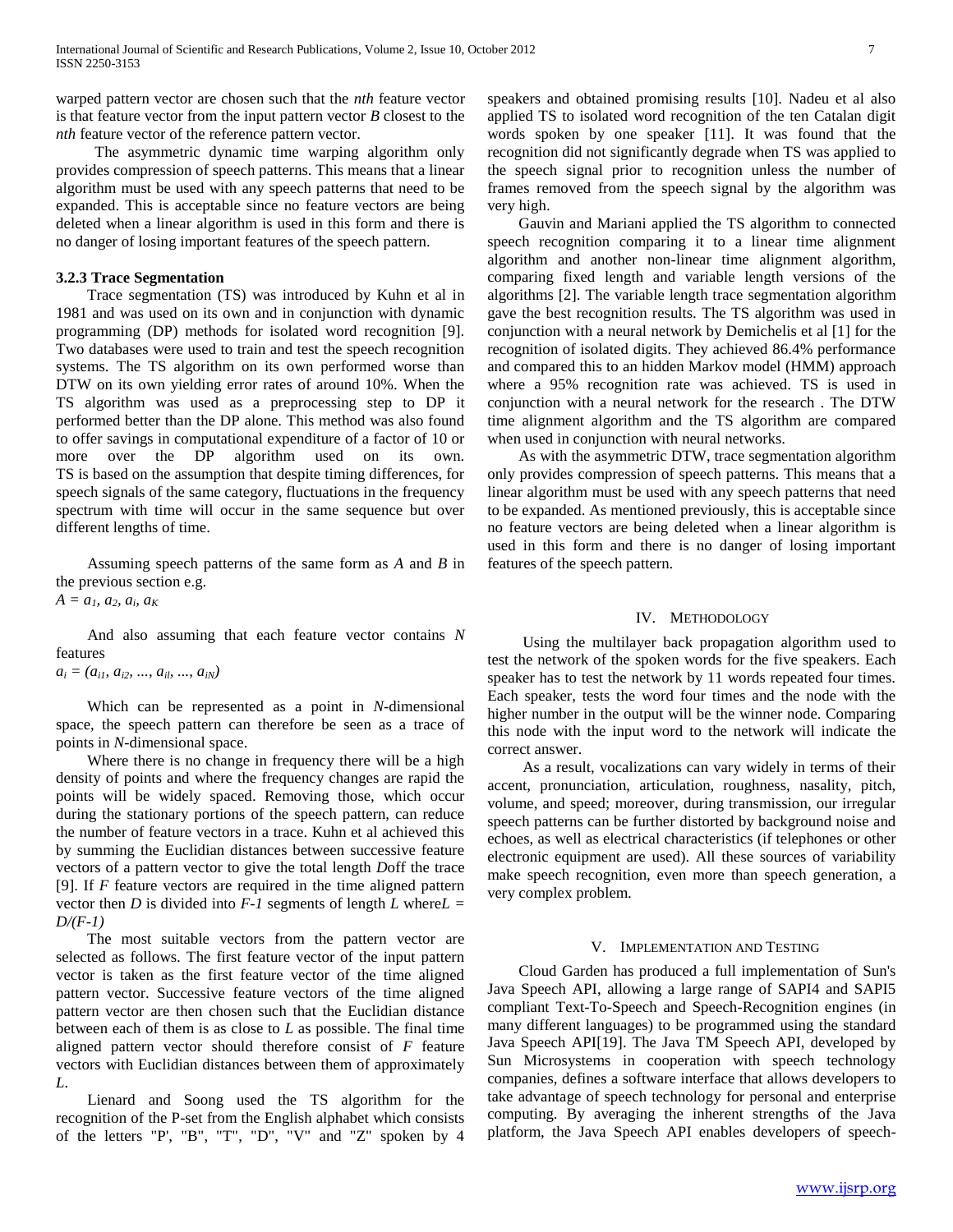enabled applications to incorporate more sophisticated and natural user interfaces into Java applications and applets that can be deployed on a wide range of platforms.

## **Testing**

 The Java Speech API defines a standard, easy-to-use, and cross-platform software interface to state-of-the-art speech technology. Two core speech technologies are supported through the Java Speech API: speech recognition and speech synthesis. Speech recognition provides computers with the ability to listen to spoken language and to determine what has been said. In other words, it processes audio input containing speech by converting it to text. Speech synthesis provides the reverse process of producing synthetic speech from text generated by an application, an applet or a user. It is often referred to as text-tospeech technology [20].

 Microphone: Desktop speech recognition systems get audio input through a microphone. Some recognizers, especially dictation systems, are sensitive to the microphone and most recognition products recommend particular microphones. Headset microphones usually provide best performance, especially in noisy environments. Table-top microphones can be used in some environments for some applications.

#### VI. RESULTS AND DISCUSSION

 Using the same multilayer back propagation algorithm to test the network of the spoken words for the five speakers. Each speaker has to test the network by 11 words repeated Four times. Each speaker, tests the word four times and the node with the higher number in the output will be the winner node. Comparing this node with the input word to the network will indicate the correct answer. So by testing the words said by each speaker the performance can be found by this equation.

Performance = Total succeeded number of testing words/Total number of words \*100%.

Word recognition or word accuracy percentage rates for each condition were found using the formula:

Word Accuracy  $=$  # of words correctly recognized  $*$  100

 (100 - # of words/commands skipped - # of words mispronounced)

|                    |       | $\sim$ |       |       |       |       |       |       |          |          |
|--------------------|-------|--------|-------|-------|-------|-------|-------|-------|----------|----------|
| Word               | Malar | Niram  | Mugam | Vandu | Nathi | Vandi | Panam | Maram | Parravai | Sakkaram |
| Accuracy           | 100%  | 94%    | 96%   | 87%   | 85%   | 92%   | 100%  | 100%  | 90%      | 95%      |
| Word Error<br>Rate | 0%    | 6%     | 4%    | 13%   | 15%   | 8%    | 0%    | 0%    | 10%      | 5%       |

#### **Table 1: Results of Neural Network Based Speech Recognitions:**

## **1.1 Graph Represents the Accuracy and Error Rate of Words**



#### VII. SUMMARY

 An introduction to the basic theory of neural networks in general and scaly neural networks in particular has been given in this chapter. This thesis deals with the performance of scaly neural networks for isolated word recegonition . The next we will deal with the specific problem of preprocessing the speech signals so that they can be presented in an appropriate form to the neural network inputs.

 The concept of time alignment algorithms for preprocessing the speech pattern before it is presented to a neural network was introduced the two types of algorithm available, linear and nonlinear, were described. Possible implementations of a linear algorithm were outlined and two non-linear algorithms were described in detail. The first was the widely used dynamic time warping algorithm which has been used both with and without neural networks for speech recognition and the less well known trace segmentation algorithm. Non-linear algorithms take into account the importance of feature vectors when adding or discarding them to change the length of speech patterns. This means they offer less danger of losing important features of the speech signal. For this reason, non-linear algorithms are the main interest of this thesis. The trace segmentation algorithm offers